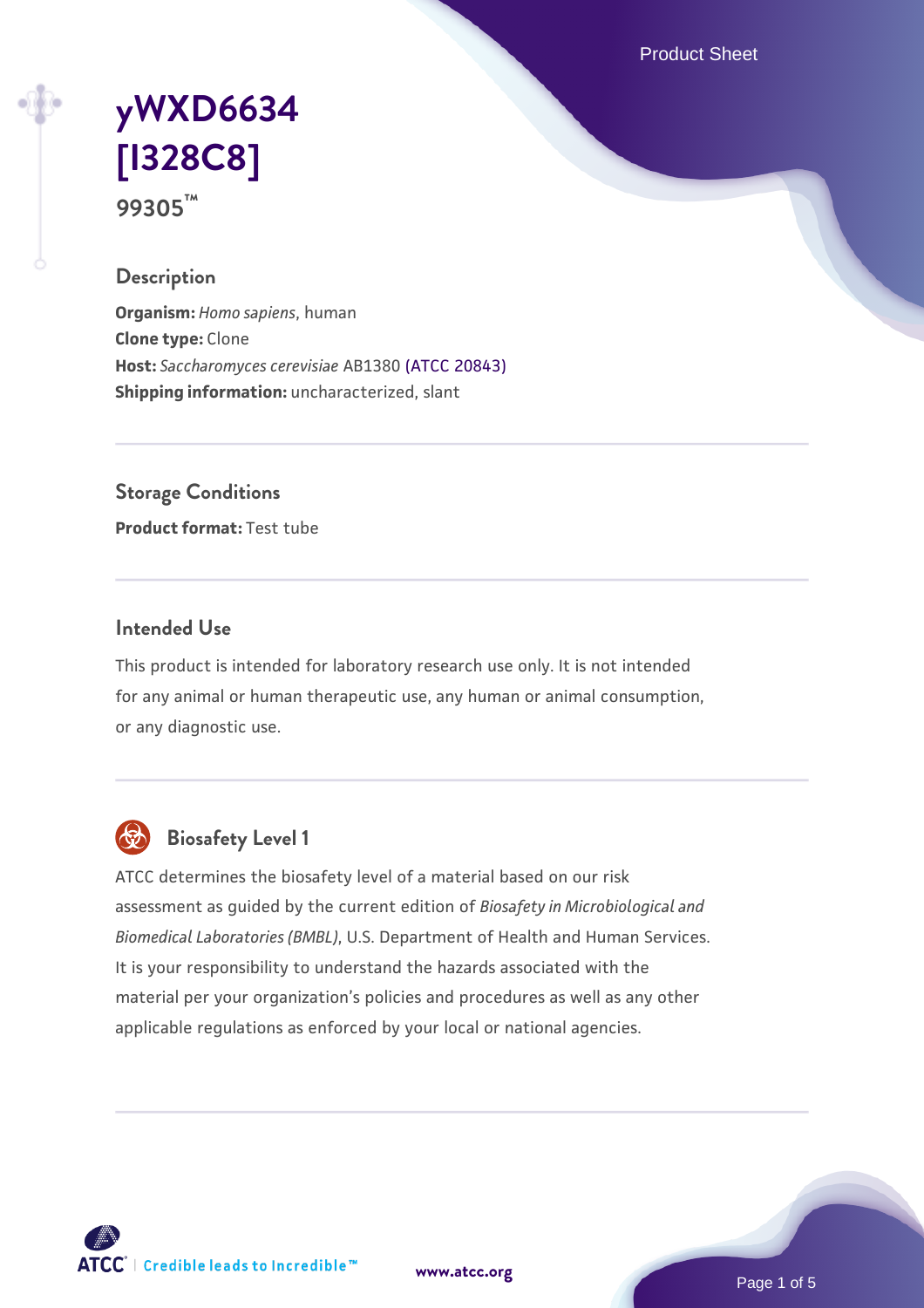# **Certificate of Analysis**

For batch-specific test results, refer to the applicable certificate of analysis that can be found at www.atcc.org.

## **Insert Information**

**Type of DNA:** genomic **Genome:** Homo sapiens **Chromosome:** X **Gene name:** DNA Segment **Gene product:** DNA Segment **Contains complete coding sequence:** Unknown

## **Vector Information**

**Type of vector:** YAC **Markers:** SUP4; URA3; TRP1

# **Growth Conditions**

**Medium:**  [ATCC Medium 1245: YEPD](https://www.atcc.org/-/media/product-assets/documents/microbial-media-formulations/1/2/4/5/atcc-medium-1245.pdf?rev=705ca55d1b6f490a808a965d5c072196) **Temperature:** 30°C

# **Notes**

More information may be available from ATCC (http://www.atcc.org or 703- 365-2620).

# **Material Citation**

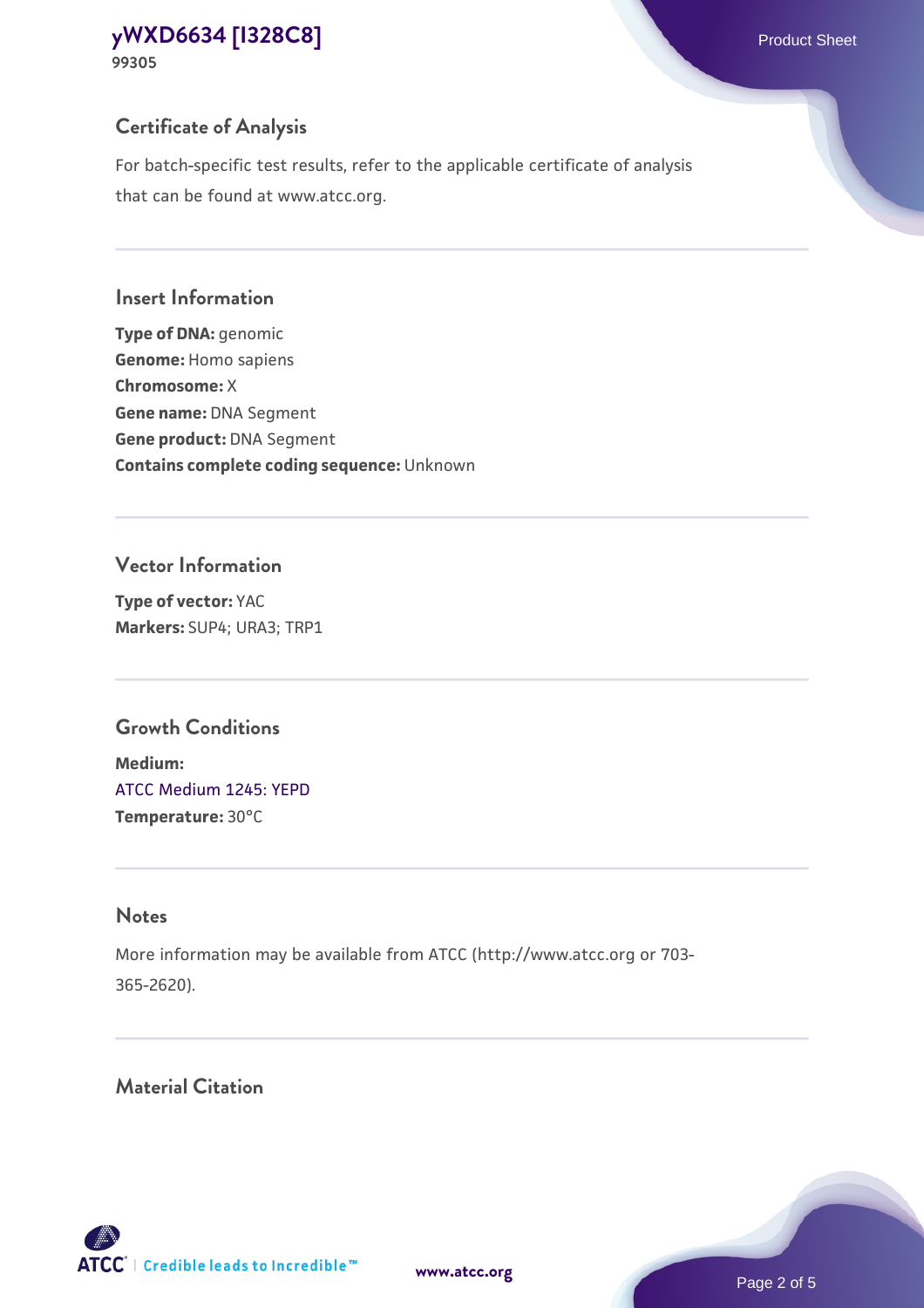If use of this material results in a scientific publication, please cite the material in the following manner: yWXD6634 [I328C8] (ATCC 99305)

#### **References**

References and other information relating to this material are available at www.atcc.org.

## **Warranty**

The product is provided 'AS IS' and the viability of  $ATCC<sup>®</sup>$  products is warranted for 30 days from the date of shipment, provided that the customer has stored and handled the product according to the information included on the product information sheet, website, and Certificate of Analysis. For living cultures, ATCC lists the media formulation and reagents that have been found to be effective for the product. While other unspecified media and reagents may also produce satisfactory results, a change in the ATCC and/or depositor-recommended protocols may affect the recovery, growth, and/or function of the product. If an alternative medium formulation or reagent is used, the ATCC warranty for viability is no longer valid. Except as expressly set forth herein, no other warranties of any kind are provided, express or implied, including, but not limited to, any implied warranties of merchantability, fitness for a particular purpose, manufacture according to cGMP standards, typicality, safety, accuracy, and/or noninfringement.

#### **Disclaimers**

This product is intended for laboratory research use only. It is not intended for any animal or human therapeutic use, any human or animal consumption,

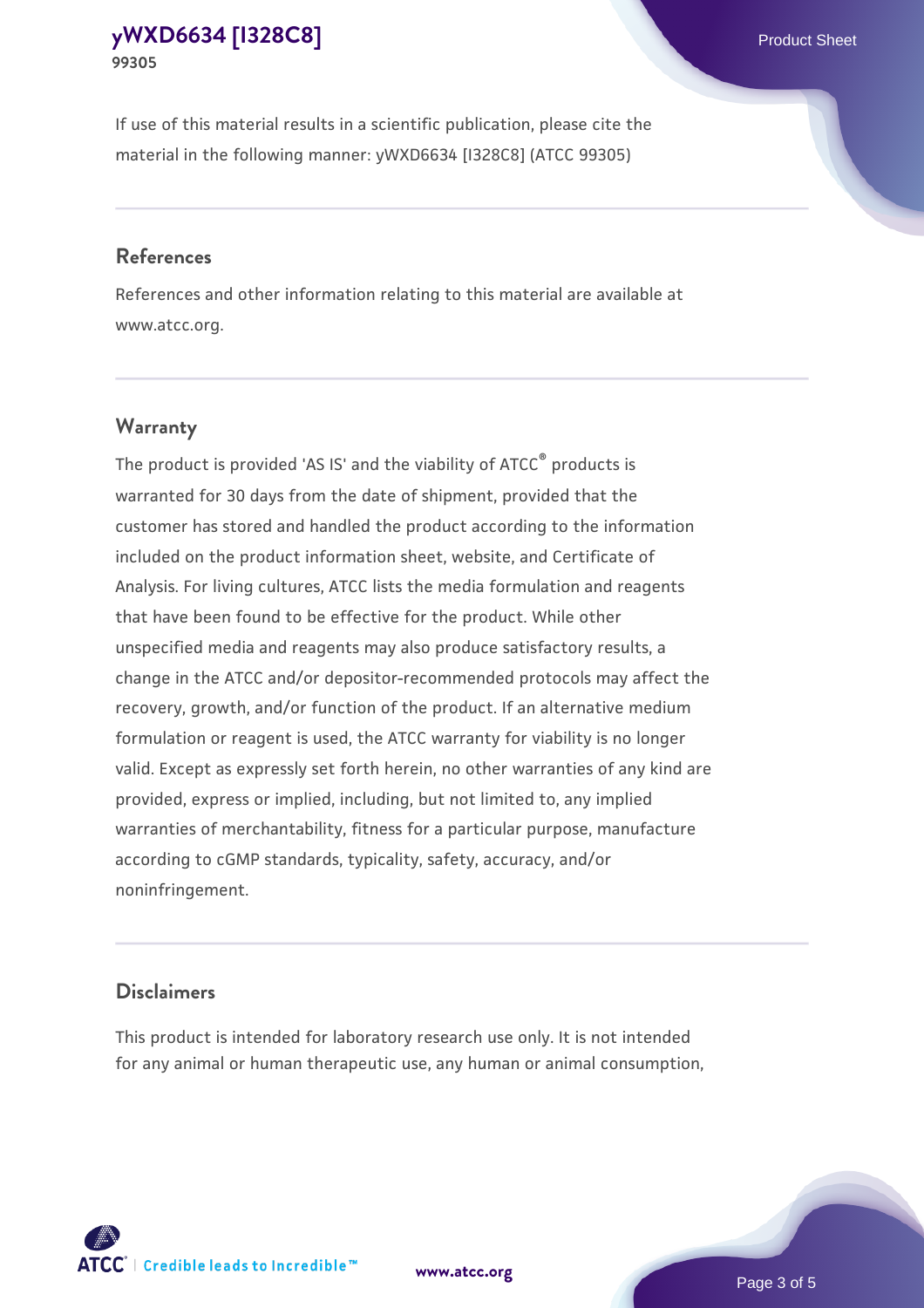or any diagnostic use. Any proposed commercial use is prohibited without a license from ATCC.

While ATCC uses reasonable efforts to include accurate and up-to-date information on this product sheet, ATCC makes no warranties or representations as to its accuracy. Citations from scientific literature and patents are provided for informational purposes only. ATCC does not warrant that such information has been confirmed to be accurate or complete and the customer bears the sole responsibility of confirming the accuracy and completeness of any such information.

This product is sent on the condition that the customer is responsible for and assumes all risk and responsibility in connection with the receipt, handling, storage, disposal, and use of the ATCC product including without limitation taking all appropriate safety and handling precautions to minimize health or environmental risk. As a condition of receiving the material, the customer agrees that any activity undertaken with the ATCC product and any progeny or modifications will be conducted in compliance with all applicable laws, regulations, and guidelines. This product is provided 'AS IS' with no representations or warranties whatsoever except as expressly set forth herein and in no event shall ATCC, its parents, subsidiaries, directors, officers, agents, employees, assigns, successors, and affiliates be liable for indirect, special, incidental, or consequential damages of any kind in connection with or arising out of the customer's use of the product. While reasonable effort is made to ensure authenticity and reliability of materials on deposit, ATCC is not liable for damages arising from the misidentification or misrepresentation of such materials.

Please see the material transfer agreement (MTA) for further details regarding the use of this product. The MTA is available at www.atcc.org.

## **Copyright and Trademark Information**

© ATCC 2021. All rights reserved.

ATCC is a registered trademark of the American Type Culture Collection.



**[www.atcc.org](http://www.atcc.org)**